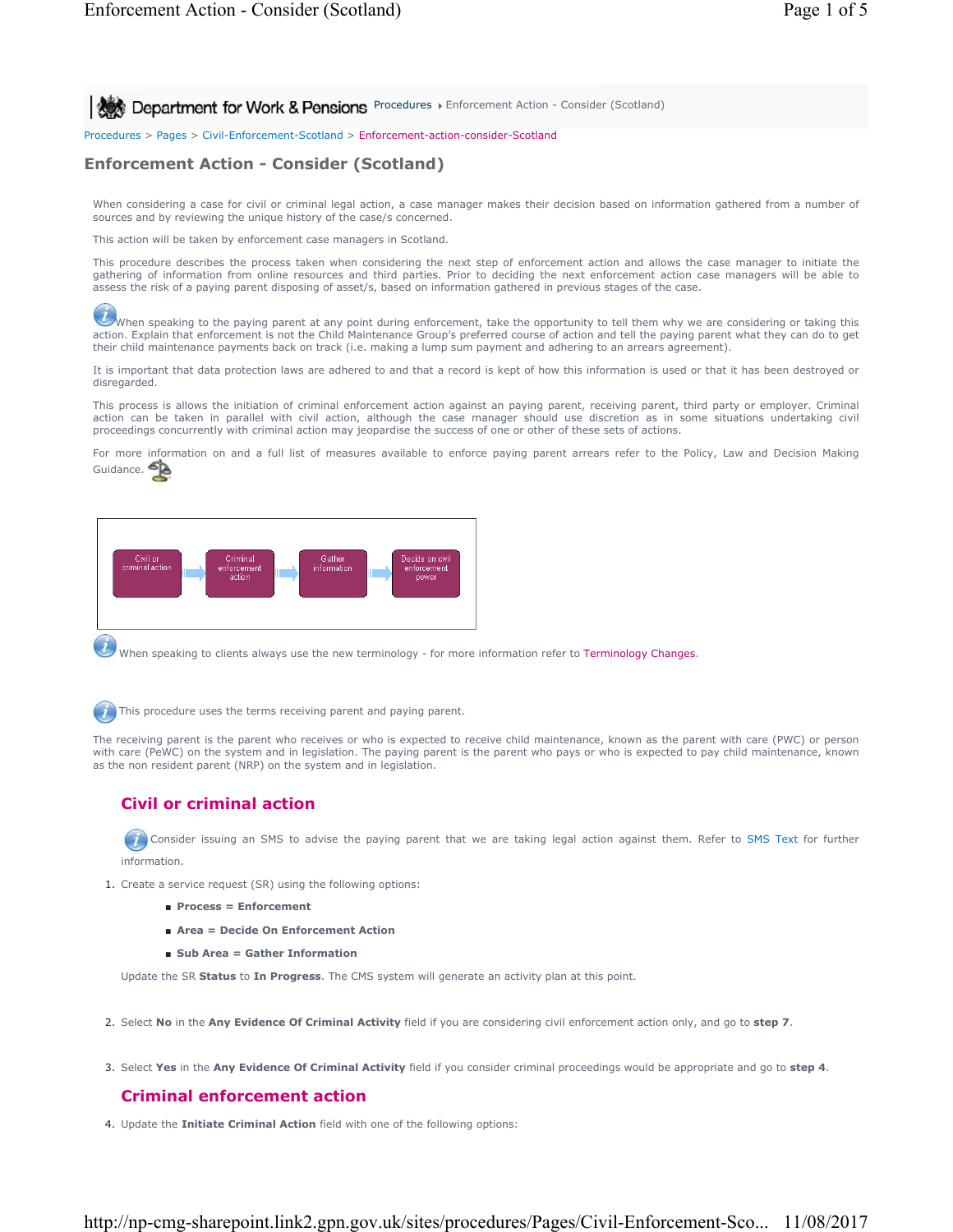- Failure to notify Child Maintenance Group (CMG) of a change of circumstances
- Failure to comply with request
- Employment change failure
- Provision of false information
- Failure to comply with deduction from earnings order (DEO)

The CMS system will create a child SR for criminal action at this point. For more information refer to Criminal Action - Decide.

- 5. Select **Yes** in the **Continue Data Gathering** field if you wish to also take parallel civil action, and go to **step 7**.
- 6. Select No in the Continue Data Gathering field if you do not wish to take civil enforcement action, and manually close the work item by updating the SR as follows:
	- **Status = Closed**
	- **Sub Status = Completed**

# **Gather information**

Some actions may require an up front payment to the service provider (eg Courts). This payment will be made using the government procurement card (GPC), for more information refer to Admin Account - Add To.

- 7. Check online search facilities for any new information regarding the paying parent circumstances:
	- Credit Reference Agency (CRA)
	- Companies House
	- Registers Direct
	- Driver and Vehicle Licensing Agency (DVLA)
	- Her Majesty's Revenue and Customs (HMRC)
	- Customer Information System (CIS)

Update the **Assess Online Information** field to **Done**.

8. Add a note in the **Notes** field if no relevant information is gathered from the online search facilities.

- Issue the following letter to any third party that you may wish to ask for further information. Third parties include:
	- Employers CMEL9251
	- Accountants CMEL9251
	- Banks CMEL9251
	- Receiving parent CMEL9236 a detailed questionnaire
	- Receiving parent CMEL7183 when the receiving parent is subject to a criminal referral
	- DVLA or Driver and Vehicle Agency (DVA) Complete form CMEL9235 to raise a query with the regional CSA SPOC, who will complete form VQ615 and submit it to the DVLA. The CSA SPOC will advise you once a response has been received
	- Council or local authority CMEL9253
	- Update the Letter Outbound (Request Third Party) field to Done. Set a Wait period at your discretion to allow a reply to be received.

Note that letters CMEL9235, 9251 and 9253 will need to be manually generated. **In relation to deposit takers i.e. Banks or Building Society, it is only the Deduction Order Teams (DOT) of Financial Investigation Unit (FIU) who are authorised to make requests.**

10. Record any evidence you decide to retain on the system by updating the **Asset** view. In addition to this, update the Record Data and Source field of the activity plan with the information received and source of information e.g. third party, Inland Revenue, Companies House etc.

Use the Asset view to record assets on the system. If you decide to take any enforcement action, you will use the Contact Asset view to associate the asset/s to your enforcement SR. When recording assets, only use the data fields under the applet name. Don't use the menu next to **Asset Type**.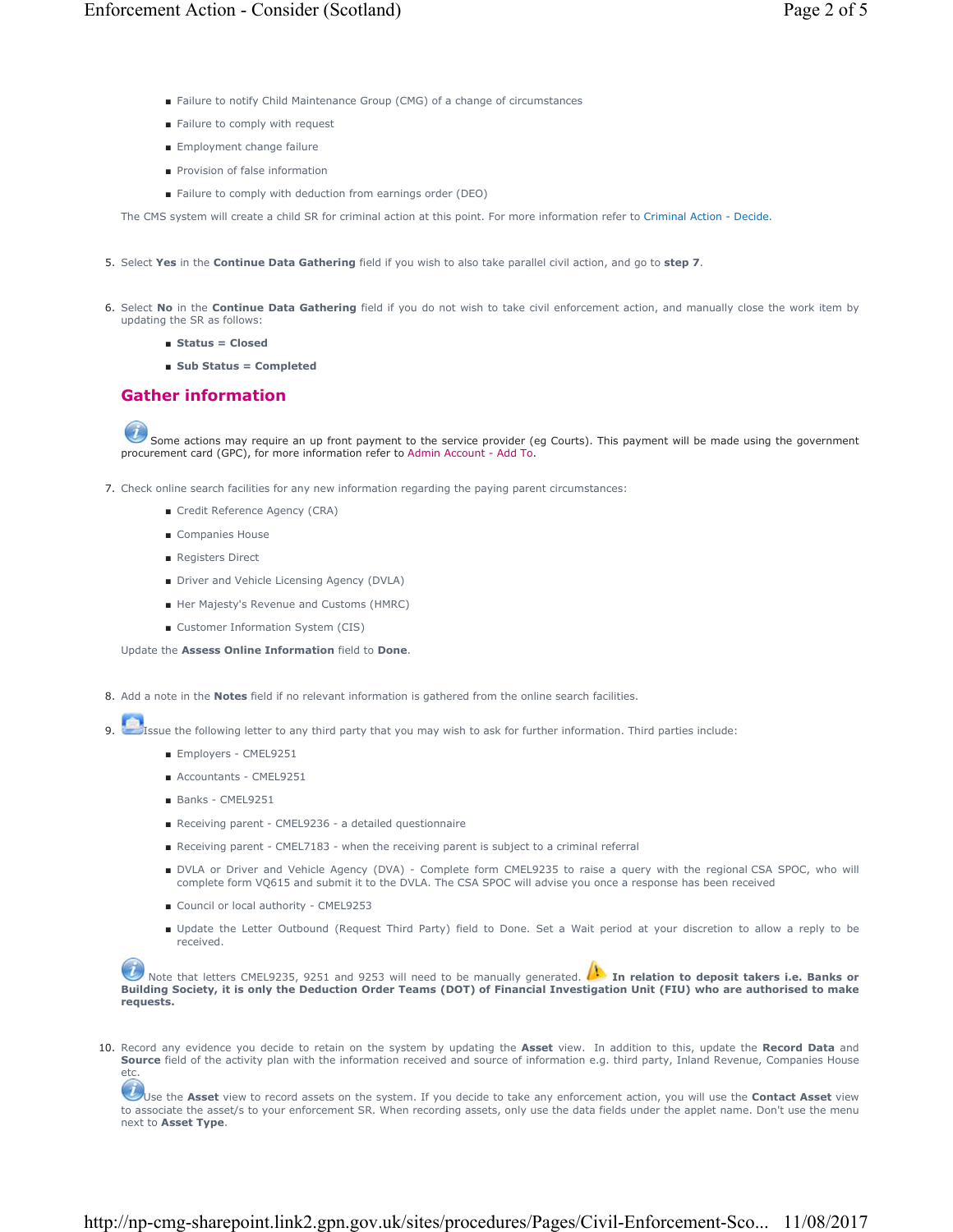12. Go to step 13 for a summary of possible civil enforcement actions.

When considering potential enforcement actions, also investigate if there has been any previous enforcement action taken against the paying parent under the CSA. If required, please refer to the procedure for Enforcement actions (CSA) - Input.

Where arrears are identified as being on the CSA, you will need to ask for the arrears to be fast tracked onto the CMS system. For more information on fast track arrears refer to Fast Track Legacy Arrears to CMS. Although this speeds up the receiving parent arrears decision process, any further deferral rules will still apply. Due to this there is no set time frame for arrears to be sent to the CMS scheme and the time taken will depend on each individual case.

## **Decide on civil enforcement power**

- 13. Based on your investigation of the case, select the appropriate enforcement power.
	- Lump sum deduction order Consider this action if the paying parent has a bank account with suitable funds to allow a lump sum to be deducted in respect of arrears
	- Regular deduction order Consider this action if you wish to make deductions for regular maintenance and arrears from an paying parent's bank account on a regular basis
	- Arrestment on dependence Consider taking this action at the same time as applying for a liability order (LO) if you feel the paying parent is at risk of disposing of funds owed to them by a third party
	- Inhibition on dependence Consider taking this action at the same time as applying for a LO if you feel the paying parent is at risk of disposing of heritable property or land. This action is granted against the paying parent rather than acting against specific asset/s
	- Interim attachment Consider this action prior to a LO being granted if you feel the paying parent is likely to dispose of any moveable asset/s to avoid paying their child maintenance debt
	- LO Sheriff Court Consider this action when you want a specific period and amount of debt to be legally recognised. This will enable further civil enforcement action to follow.
	- Order for interdicting Consider this action if you consider there is a risk of the paying parent disposing of any asset/s or removing them from the CMG's jurisdiction
	- Action for reduction Consider this action when an paying parent has disposed of an asset to a known third party (e.g. their partner or a family member)
	- **Charge for payment** Consider this action to issue a demand for payment once a LO has been granted by the sheriffs court
	- Attachment Consider this action if you wish to seize any asset (e.g. vehicles that the paying parent may own.) Before taking this action the LO must be granted by the sheriff court in the area in which the paying parent resides
	- **Exceptional attachment** Consider this action if you wish to seize any asset/s from an paying parent's home/primary residence. Before taking this action the LO must be granted by the sheriff court in the area in which the paying parent resides
	- Arrestment Consider this action to freeze an paying parent's bank or building society account, or assets held by a third party. Before taking this action the LO must be granted by the sheriff court in the area in which the paying parent resides
	- Inhibition Consider this process to prevent an paying parent from disposing of any heritable asset such as land or property they own. This diligence may also prevent the paying parent from being able to obtain credit such as loans, mortgages or hire purchase. Before taking this action the LO must be granted by the sheriff court in the area in which the paying parent resides
	- Action of furthcoming Consider this action once a LO has been granted and an arrestment has been executed. It will allow paying parent assets to be released earlier than the usual 14 weeks for an arrestment

The decision to apply for any of the above enforcement powers is a discretionary decision and must be recorded as a **Notes** entry in **Update Child Welfare Details – Reason**. For more information on discretionary decisions including a verbatim statement to record, refer to ๘

Policy, Law and Decision Making Guidance

14. each enforcement action is subject to a *de minimis* amount; the amount below which the action should not be considered.

- Liability Order £500.00
- LSDO £500.00
- Charging Order £500.00 £750.00 depending on the court
- Order for Sale £3,000.00
- Commitment £1,000

**Enforcement Case Managers must also consider whether parallel or concurrent action is appropriate. For more information** about parallel and concurrent actions see **Enforcement Overview** and **Enforcement Overview (Scotland).**

15. When every possible means of debt recovery listed at step 13 has been exhausted and where there is evidence of wilful refusal or culpable neglect and ability to pay, you may consider the following sanctions as a last resort to encourage an paying parent to comply.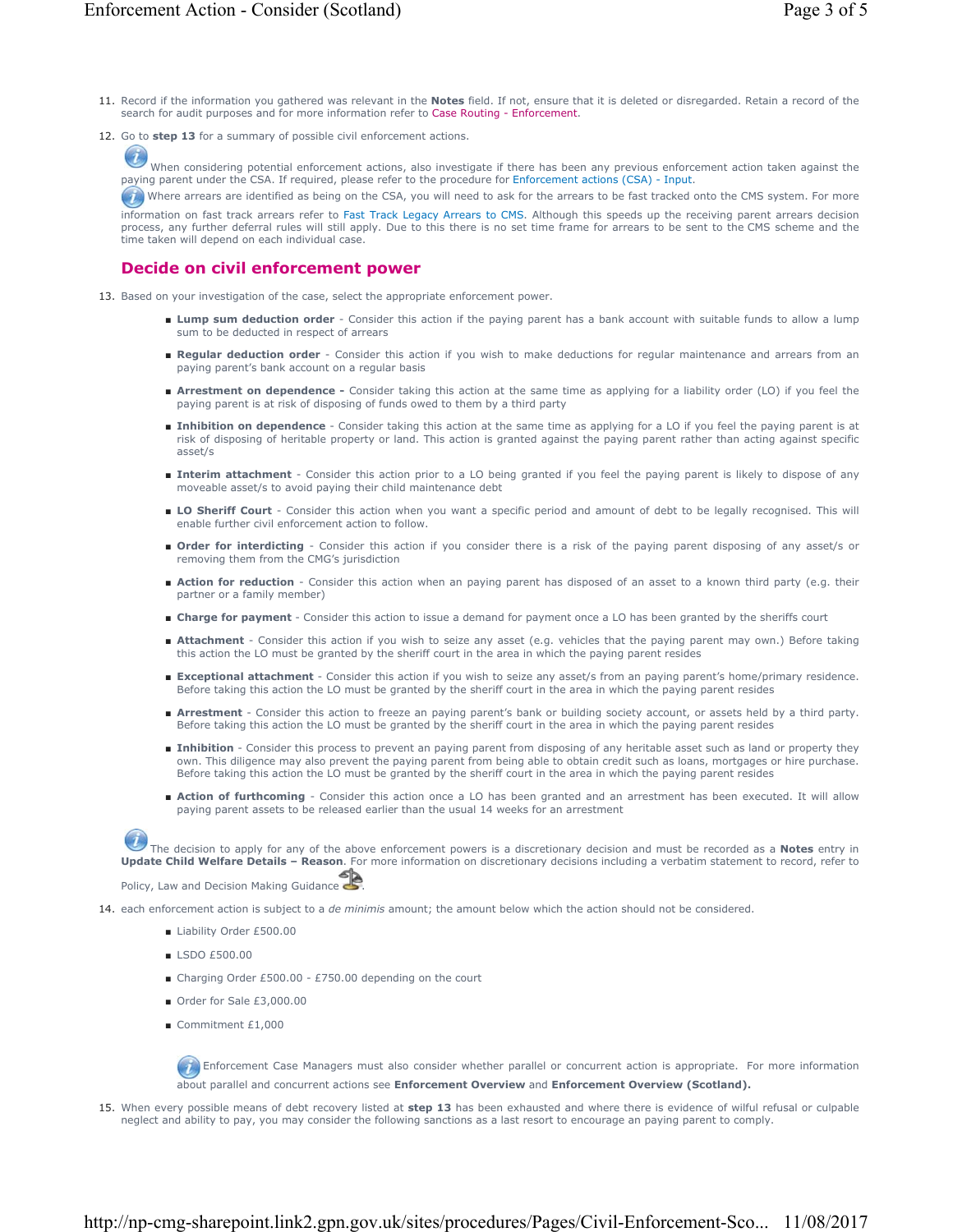- Removal of driving licence Consider applying for an order of disqualification in cases where all other sanctions have been exhausted and the paying parent does not depend upon driving for their livelihood
- **Committal to jail** Consider applying to court for a warrant of commitment if all other sanctions are exhausted and the paying parent does not hold a passport or driving licence

The decision whether to grant a warrant for commitment to prison or disqualification from holding or obtaining a driving licence is a discretionary decision made by the court. Once you have decided on the civil enforcement power you wish to employ complete the actions at **step 15**.

16. Once you have confirmed which enforcement power is appropriate, manually close the work item by updating the SR as follows:

- **Status = Closed**
- **Sub Status = Completed**

#### CMEL7183 Urgent – We need some information from you

Criminal Compliance - Request for information from receiving parent with IO visit

In the paragraph **TM\_25340\_E** 'The information we need is…' enter the information required in the freetext field.

Under the sub heading 'What you need to do', in the paragraph **TM\_25341\_E** enter the reason we need the information in the 'enter reason' freetext field and the date the information needs to be returned to us in the 'date information to be returned by' freetext field.

CMEL9235 We need your help to trace someone

Request for information about an paying parent (to DVLA, DVA)

All fields in this letter are system generated, no manual intervention is required.

### CMEL9236 Child maintenance arrears - we need some information

Receiving parent information gathering letter.

All fields in this letter are system generated, no manual intervention is required.

#### CMEL9251 Information request with investigating officer warning

Information request with investigating officer warning (for contacting third parties e.g. gathering pension information)

Under the sub heading 'We need some information' enter the name of the person and what the information relates to in the free text fields and select one of the following:

- If this person has been approached for this information but has failed to supply it, use paragraph 'If this person has been approached for this information but has failed to supply it'
- If we have been unable to trace this person and need to establish an address, use paragraph 'If we have been unable to trace this person and need to establish an address'

### CMEL9253 Urgent - we need some information

Ask council/rates collection agency for further information about an paying parent.

You will need to locally print this letter, and add a tick next to box of the required information.

### VQ615 We need your help to trace someone

Request for information about a paying parent (to DVLA, DVA).

Complete the request form with the following details:

- Your contact details
- Data protection registration number and expiry date
- Case reference number
- NRP's full name
- Vehicle details and registration number
- The reason for the request